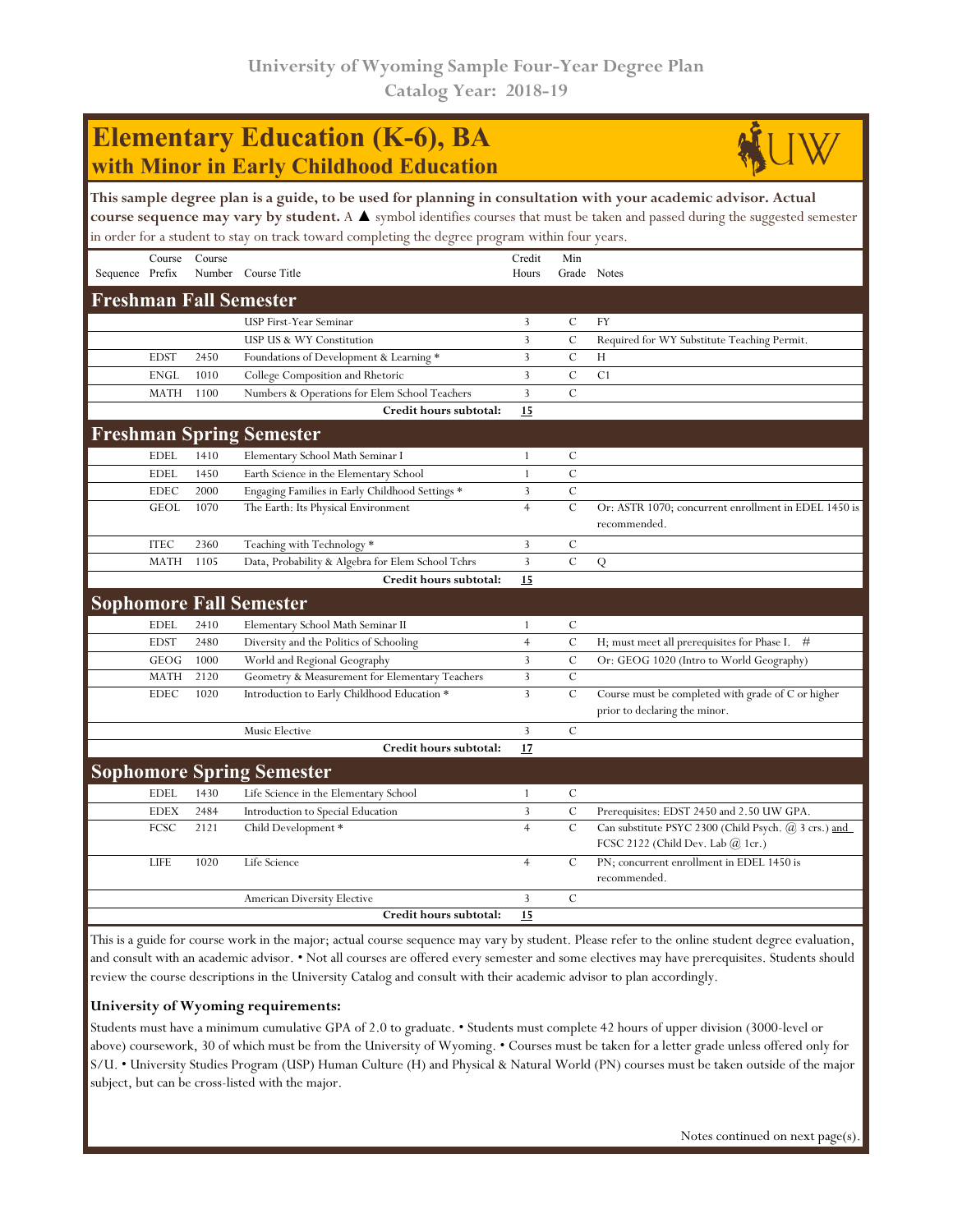| <b>Elementary Education (K-6), BA</b><br>with Minor in Early Childhood Education |                  |        |                                              |                 |                    |                                                                                         |  |  |  |  |
|----------------------------------------------------------------------------------|------------------|--------|----------------------------------------------|-----------------|--------------------|-----------------------------------------------------------------------------------------|--|--|--|--|
| Sequence Prefix                                                                  | Course           | Course | Number Course Title                          | Credit<br>Hours | Min<br>Grade Notes |                                                                                         |  |  |  |  |
| <b>Junior Fall Semester</b>                                                      |                  |        |                                              |                 |                    |                                                                                         |  |  |  |  |
|                                                                                  | <b>EDEL</b>      | 1440   | Physical Science in the Elementary School    | $\mathbf{1}$    | $\mathcal{C}$      |                                                                                         |  |  |  |  |
|                                                                                  | <b>EDEL</b>      | 2280   | Literature for Children                      | 3               | $\overline{C}$     |                                                                                         |  |  |  |  |
|                                                                                  | <b>EDST</b>      | 3000   | Teacher as Pracitioner                       | 6               | $\mathcal{C}$      | C2. Admission to Phase II required. #                                                   |  |  |  |  |
|                                                                                  | <b>EDST</b>      | 3550   | <b>Educational Assessment</b>                | $\overline{2}$  | $\mathcal{C}$      | Prerequisites: EDST 2480; USP Q;2.75 UW cumulative<br>GPA.                              |  |  |  |  |
|                                                                                  | <b>PHYS</b>      | 1090   | The Fundamentals of the Physical Universe ** | $\overline{4}$  | C                  | PN; concurrent enrollment in EDEL 1440 is<br>recommended.                               |  |  |  |  |
|                                                                                  |                  |        | Credit hours subtotal:                       | 16              |                    |                                                                                         |  |  |  |  |
| <b>Junior Spring Semester</b>                                                    |                  |        |                                              |                 |                    |                                                                                         |  |  |  |  |
|                                                                                  | <b>EDEC</b>      | 4320   | Oral & Written Language Acquisition-         | 3               | $\mathcal{C}$      | Prerequisite: EDST 2480.                                                                |  |  |  |  |
|                                                                                  | <b>EDEC</b>      | 3000   | Observing Young Children *                   | 3               | $\mathcal{C}$      |                                                                                         |  |  |  |  |
|                                                                                  | <b>EDEC</b>      | 3220   | School Programs for Young Children *         | 3               | $\mathcal{C}$      |                                                                                         |  |  |  |  |
|                                                                                  | <b>EDEL</b>      | 3170   | Art in the Elementary School                 | $\overline{3}$  | $\mathcal{C}$      | Prerequisites: Junior status and 2.50 UW cumulative<br>GPA.                             |  |  |  |  |
|                                                                                  | <b>HLED</b>      | 2006   | Health for Elementary Educations             | $\mathbf{1}$    | $\mathcal{C}$      | Available on-line only.                                                                 |  |  |  |  |
|                                                                                  |                  |        | Speech/Acting Elective***                    | 3               | $\mathcal{C}$      |                                                                                         |  |  |  |  |
|                                                                                  |                  |        | Credit hours subtotal:                       | 16              |                    |                                                                                         |  |  |  |  |
| <b>Senior Fall Semester</b>                                                      |                  |        |                                              |                 |                    |                                                                                         |  |  |  |  |
| ▲                                                                                | <b>EDEL 4109</b> |        | <b>Elementary Humanities Education</b>       | 5               | C                  | Offered fall semester only. Admission to Phase IIIa of the<br>program required. #       |  |  |  |  |
| ▲                                                                                | <b>EDEL 4309</b> |        | <b>Elementary Literacy Education</b>         | 5               | $\mathcal{C}$      | Offered fall semester only. Admission to Phase IIIa of the<br>program required. #       |  |  |  |  |
| ▲                                                                                | <b>EDEL 4409</b> |        | Elementary Math/Science Education            | 5               | $\mathcal{C}$      | C3. Offered fall semester only. Admission to Phase IIIa<br>of the program required. $#$ |  |  |  |  |
|                                                                                  |                  |        | Credit hours subtotal:                       | 15              |                    |                                                                                         |  |  |  |  |
| <b>Senior Spring Semester</b>                                                    |                  |        |                                              |                 |                    |                                                                                         |  |  |  |  |
|                                                                                  | <b>EDEL</b>      | 4500   | Residency in Teaching                        | 15              | S                  | Offered spring semester only. Admission to Phase IIIb of<br>the program required. #     |  |  |  |  |
|                                                                                  |                  |        | Credit hours subtotal:                       | 15              |                    |                                                                                         |  |  |  |  |
|                                                                                  |                  |        | <b>TOTAL CREDIT HOURS</b>                    | 124             |                    |                                                                                         |  |  |  |  |

## **College of Education requirements:**

The College of Education maintains rigorous admission standards to ensure the quality of preparation for future educators. This plan assumes students are able to start taking 1000-level courses the first semester of college. All professional education courses and all major content courses must be completed with a grade of C or higher. A minimum 2.50 gpa is required in major content. Current UW students wishing to change their major, students seeking re-admission to UW, or those transferring to UW from another institution can learn more about the specific admission requirements for these groups at: http://www.uwyo.edu/ste/teacher-preparation-and-advising-

office/admission%20requirements.html. All students must undergo and pass an initial criminal background check prior to full admission to the College of Education. Any costs associated with the background check are the responsibility of the student. A second background check is included as part of the state application process for the Wyoming Substitute Teaching Permit, which is required for admission to Phase II of UW's teacher education program. Criminal background checks are a standard for the profession.

# Bachelors degrees in the College of Education operate in a series of phases: Phase I, Phase II, Phase IIIa, and Phase IIIb. Continuation in the program in any content area is dependent upon the successful completion of prerequisites for each phase. A minimum 2.75 cumulative UW gpa is required for Phase II, and Phases IIIa/IIIb of the program, and to meet College of Education graduation requirements. Specific information about these requirements can be found on the program sheets for each content area that are located at: http://www.uwyo.edu/ste/teacher-preparation-and-advising-office/majors-and-program-sheets/.